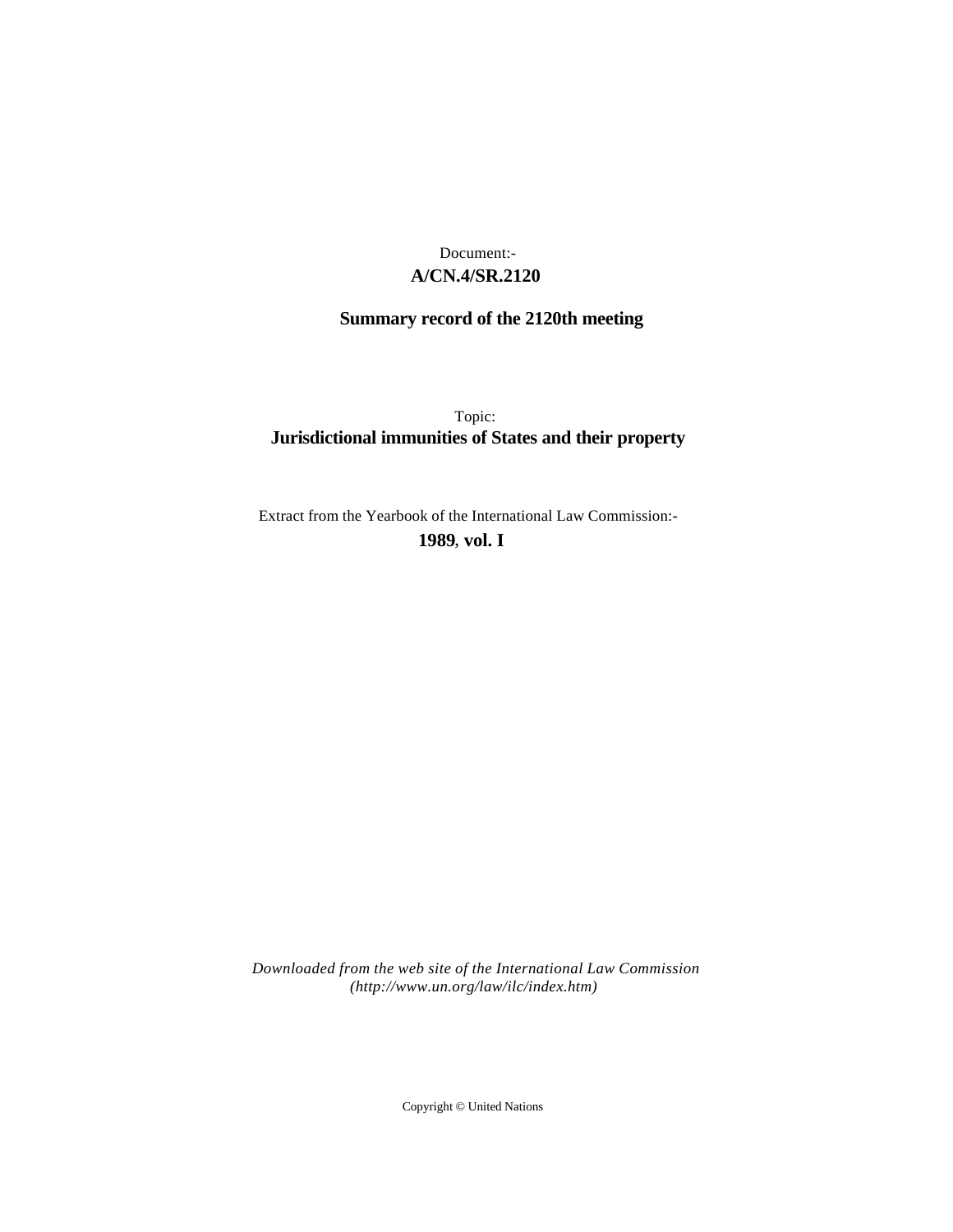violation of international law committed by a foreign State was to request the State of which he was a national to take action in the context of diplomatic protection—something that that State might well refuse to do, as Mr. Tomuschat had just pointed out. It was therefore necessary to know whether the intention in the article was to give individuals who had suffered damage or injury the right to act directly against the foreign State to which the damage or injury could be attributed. That was, of course, a laudable approach, but it had every chance of remaining entirely theoretical. Nevertheless, if such was the purpose of the provision, paragraph 2 should be amended and, in that connection, the proposal by Spain would either go too far or not go far enough. To be perfectly clear, it should be expressly stated that, if an individual did not enjoy adequate protection and had not obtained satisfactory results through the normal channels of public international law, he could take direct action. That solution was defensible from the theoretical standpoint, for it was possible to argue, in line with the decision in the *Société européenne d'études* case. that when a State submitted a claim to secure the diplomatic protection of its nationals, it did so in order to obtain compensation for damage it had suffered itself. In any case, the Commission should review article 13, decide on the approach it wished to adopt therein and amend the text accordingly.

76. In article 14, the link between the property in question and the territory of the State of the forum should be specified in paragraph 1 *(b)* and the word "interest" should be deleted for the reasons given by Mr. Tomuschat; failing that, the word should be replaced by an expression which did not come from the vocabulary of the common law.

77. It should be made clear whether the subject of article 16 was duties, taxes and other similar charges in general or exclusively those relating to an activity or property that did not enjoy immunity. As to article 17, it would be better not to use terms from the sphere of private international law in paragraph 1 *(b).* A more general formulation stressing the links between the company and the territory of the State of the forum might be preferable.

78. A great deal of time and effort had gone into the formulation of article 18 and it was difficult to express an opinion on it without a detailed knowledge of maritime law. As to the proposed deletion of the term "non-governmental", he could see why reference might be made to the concept of purpose or object to describe certain operations, situations or entities, but believed that precision was necessary. While it was perfectly understandable, as Mr. Mahiou had suggested, that, in certain exceptional circumstances, ships should enjoy a broader form of immunity, those circumstances should be spelled out. In any case, the Commission was obliged to reconsider the article in the light of the comments made by the Federal Republic of Germany and the United Kingdom, among others.

79. Article 23, paragraph 1 (c), should be made more specific, for it could not be said that all the property which a State placed in banks in the territory of another State was used for commercial purposes. The property in question was the type of deposits that played a particular role as monetary guarantees in the context of the international banking system. A special definition for such deposits was probably common in banking circles.

80. In conclusion, he said that the draft articles called for a number of general comments, which applied to the new draft article 11 *bis* as well. The texts proposed by Mr. Shi (2115th meeting, para. 24) and Mr. Barsegov (2117th meeting, para. 1) for that article were not without merit, but he had some reservations about them. It had already been stated that the entire set of articles should enunciate rules of international law that did not yet exist, as demonstrated by the fact that the various opinions expressed primarily reflected national interests. Of course, he understood why States might want immunities that were as strict as possible, but, on hearing the advocates of the theory of absolute immunity, he wondered whether they were not primarily concerned about the problems raised by intervention. As soon as civil or commercial—in others words, contractual—matters came into play, there was a struggle to gain the power bestowed by the law: if a State were granted immunity, that would mean that only the courts of that State had jurisdiction and that only its legal system, including its basic legislation, would be applicable. Small States wanted to protect themselves, and that was perfectly understandable, but the issue was primarily one of intervention. As Mr. Bennouna (2117th meeting) had pointed out, the balance of power had to be borne in mind, even if many contracts concluded in respect of raw materials showed that countries which were weak, or which believed they were, were capable of suddenly becoming strong.

81. It was interesting to note that, so far, no one had stated that the rules to be formulated must be peremptory and absolute: he would have done so if he had had time to make comments on article 28. In any event, however, it was always the more powerful of the two parties involved that would decide whether immunity should be granted or not, whether its own courts had jurisdiction and, consequently, whether its own law was applicable. That was why he feared that the text that would finally be adopted, through sheer weight of numbers or political influence, both in the Commission and in the Sixth Committee of the General Assembly, would be highly unsatisfactory. The real rules of international law were common rules, such as those worked out in CMEA or EEC. Whatever reservations there might be with regard to international arbitration and the problems to which it could give rise, it did point to the course to be followed, for the future lay in genuine joint international legislation. The Commission should reconsider the topic in that light as soon as possible.

*The meeting rose at 1 p.m.*

## **2120th MEETING**

*Friday, 16 June 1989, at 10 a.m.*

#### *Chairman:* Mr. Bernhard GRAEFRATH

*Present:* Prince Ajibola, Mr. Al-Baharna, Mr. Al-Khasawneh, Mr. Al-Qaysi, Mr. Barboza, Mr. Barsegov, Mr. Bennouna, Mr. Calero Rodrigues, Mr. Diaz Gonzalez, Mr. Francis, Mr. Koroma, Mr. Mahiou, Mr. McCaffrey,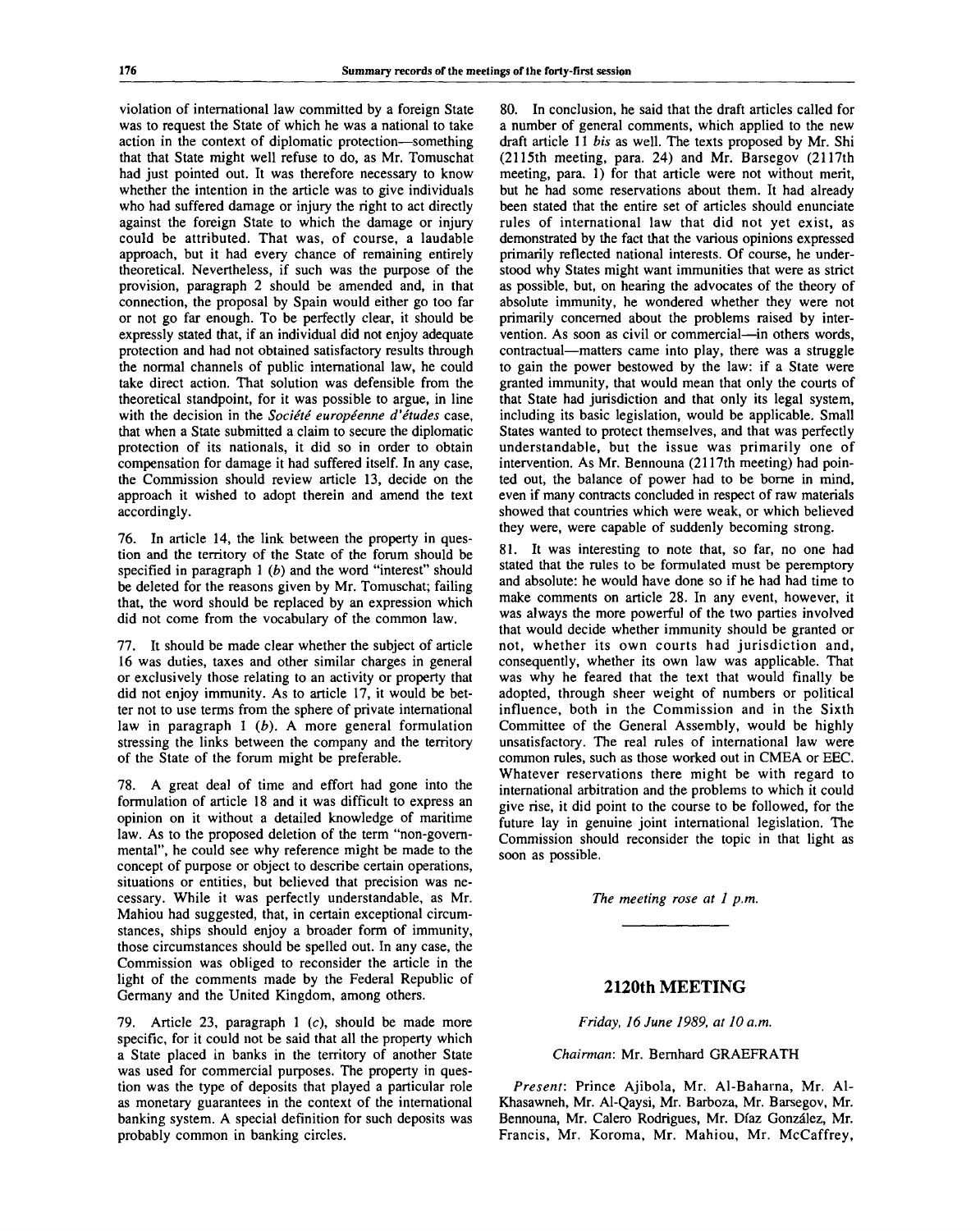Mr. Njenga, Mr. Ogiso, Mr. Pawlak, Mr. Sreenivasa Rao, Mr. Razafindralambo, Mr. Reuter, Mr. Roucounas, Mr. Shi, Mr. Solari Tudela, Mr. Thiam, Mr. Tomuschat, Mr. Yankov.

## **Jurisdictional immunities of States and their property** *(continued)* **(A/CN.4/410 and Add.1-5,<sup>1</sup> A/CN.4/415,<sup>2</sup> A/CN.4/422 and Add.l,<sup>3</sup> A/CN.4/L.431, sect. F)**

#### [Agenda item 3]

## SECOND REPORT OF THE SPECIAL RAPPORTEUR *(continued)*

 $\,$  Consideration of the draft articles $^4$  on second reading *(continued)*

1. Mr. BENNOUNA said that the discussion on the topic under consideration put him in mind of the classic doctrinal debate as to whether the general principles of international law "recognized by civilized nations" were derived from domestic law or from international law. It was always a mistake to treat internal and international law as two distinct and tightly partitioned spheres. In fact, they continually interpenetrated and enriched one another. In the particular case of jurisdictional immunities, there could be no doubt that immunity was granted or refused on the basis of the internal jurisdictions of States, but in applying their internal laws States also took account of certain international rules. The draft should not attempt to impose strict and uniform rules but should confine itself to laying down general guidelines. Adoption of the draft convention would signal not the end of the ongoing dialectical process between internal law and international law, but simply the completion of a certain stage within that process. As he had suggested when speaking (2117th meeting) on articles 1 to 11, the draft should include a clause providing for the articles to be reviewed after a period of, say, five or ten years. That would make it clear that the text was not intended to be definitive and could be amended or supplemented in due course. Such an approach would make it easier to reach agreement and would help to overcome the somewhat pessimistic attitude he detected in some of the comments by members.

2. With regard to article 12, he agreed with the Special Rapporteur's recommendations in his preliminary report (A/ CN.4/415, paras. 131-133). The problems in connection with article 13 were more complex. Several Governments had pointed out that the question of personal injuries and damage to property was governed by rules concerning State responsibility and was out of place in the present draft. The new paragraph 2 proposed by the Special Rapporteur *(ibid.,* para. 143) did not deal adequately with that problem, and he was therefore opposed to it. On the other hand, deletion of the phrase "and if the author of the act or omission was present in that territory at the time of the act or omission" would, he feared, make the scope of the article

still wider. The phrase should be retained. In fact, the article as a whole required further in-depth consideration by the Commission.

3. He agreed with the Special Rapporteur's recommendations in respect of articles 14 and 18 and noted that he proposed no amendments to articles 15, 16 and 17.

4. With regard to the alternative expressions in square brackets in article 19, the concept of a "commercial contract" was sufficiently broadly defined in article 2, on the use of terms, and should be employed consistently throughout the text in order to avoid confusion.

5. He associated himself with other members who had questioned the need to include article 20 in the draft. However, if the Commission decided to retain it, he agreed with Mr. Calero Rodrigues (2119th meeting) that the article was out of place in part III and should be transferred to part I as a safeguard clause.

6. Turning to part IV of the draft, deletion of the phrase "or property in which it has a legally protected interest" from article 21, recommended by the Special Rapporteur in accordance with the views of a number of Governments, would not resolve the problem of property of the kind envisaged. Admittedly the expression "legally protected interest" was not entirely satisfactory, and he would suggest that it be replaced by a reference to property in which the State had a right *in rent.* The same could be done in article 22. The proposed deletion of the term "nongovernmental" from article 21 *(a)* was acceptable, but he was opposed to deleting the words "and has a connection with the object of the claim . . .", which would excessively broaden the scope of the provision.

7. For reasons stated earlier, he agreed to the deletion of the term "non-governmental" in article 23, paragraph 1, but did not share the Special Rapporteur's view that the words "and serves monetary purposes" should be added to paragraph 1 (c). Paragraph 2 was superfluous and should be deleted. The reference to article 21, which was sufficient in itself, was merely confusing.

Article 28 gave rise to a number of problems, as the Special Rapporteur himself appeared to acknowledge by making its retention contingent upon the adoption of the proposed new article 6 *bis* (A/CN.4/422 and Add.l, para. 17). While he was opposed to article 6 *bis,* he also considered article 28 to be extremely complex and capable of endangering the draft as a whole. The Government of Australia was right in saying that the article was concerned not with the question of discrimination or nondiscrimination, but with that of reciprocity of treatment. In that connection, the crucial provision in paragraph 2 *(a)* was too broadly worded. Surely the mere fact that a State considered another State to be applying a provision restrictively should not be enough to authorize the former State to do likewise. That was, no doubt, what normally took place in practice, but the draft should at least attempt to introduce some morality.

9. Lastly, he had considerable doubts about the whole of the proposed part VI of the draft and would suggest that the Commission consider the question of the settlement of disputes in greater depth at the next session.

10. Mr. ROUCOUNAS thanked the Special Rapporteur for his meticulous work, which would greatly assist the Commission in its second reading of the draft articles. It

<sup>&</sup>lt;sup>1</sup> Reproduced in *Yearbook . . . 1988*, vol. II (Part One).

*<sup>2</sup> Ibid.*

<sup>3</sup> Reproduced in *Yearbook . . . 1989,* vol. II (Part One).

<sup>4</sup> For the texts, see 2114th meeting, para. 31.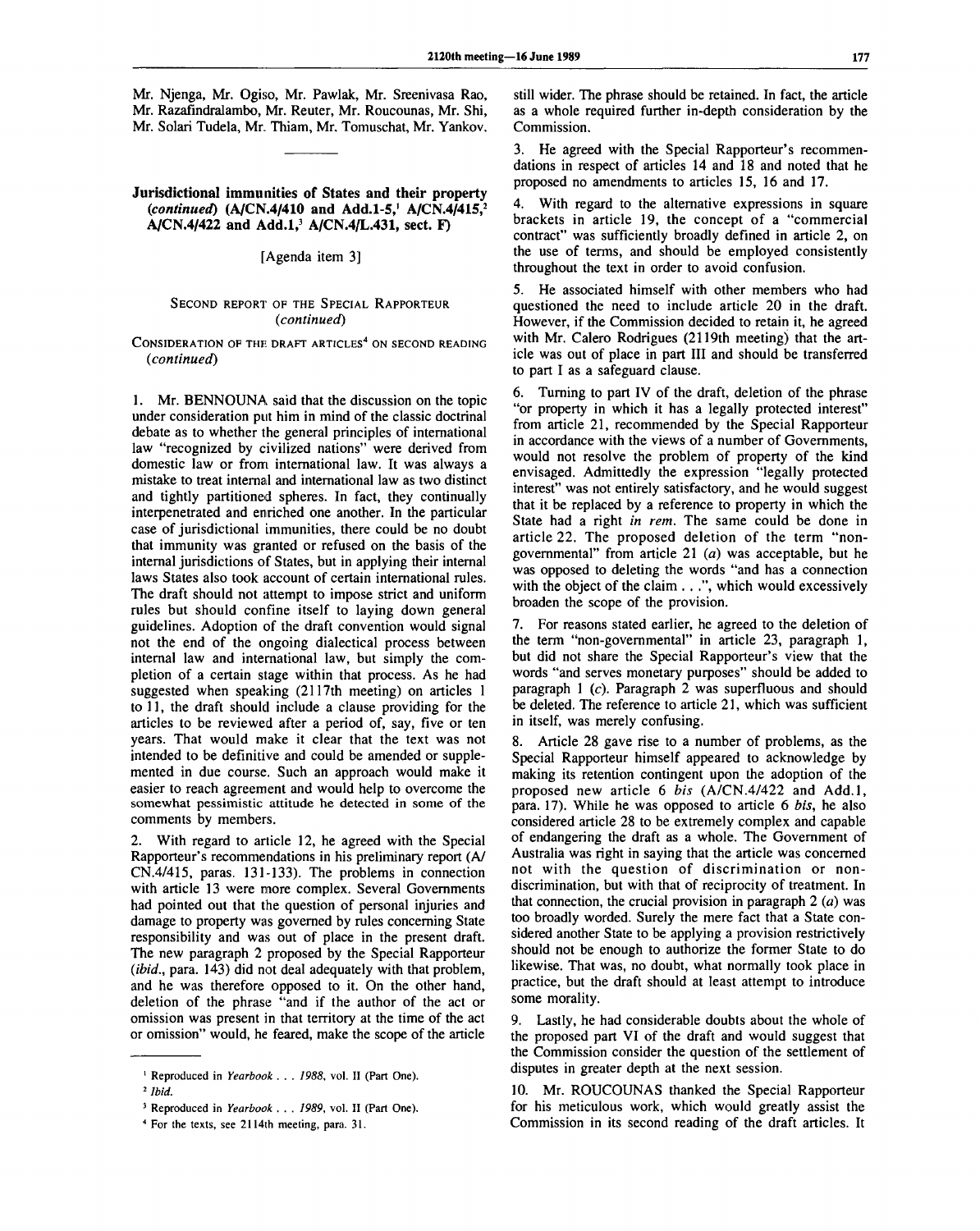would, however, be useful if all of the observations made on a given set of articles could in future be grouped together so that the Commission would have a full picture of the situation. Such observations were of particular value to those who had not been members of the Commission from the start of the discussion on a particular topic.

11. Article 13 laid down an exception to the rule of the jurisdictional immunity of States in certain cases of injury to the person or damage to tangible property. Under the terms of the article, individuals could seek compensation before the courts for damage caused by an act or omission attributable to a foreign State which occurred in the territory of the forum State. According to the commentary to the article (formerly article 14),<sup>5</sup> the provision mainly covered traffic accidents or accidents involved in the transport of goods and persons by rail, road, air or waterways, for, although such accidents were insurable risks, insurance companies might hide behind the immunity of their clients in order to create difficulties with respect to compensation. The article did not, however, apply to cases where there was no physical damage; in other words it did not apply in the case of damage to reputation or to contractual, economic or social rights. For the article to apply, two conditions had to be fulfilled. First, the act or omission must occur in whole or in part in the territory of the State of the forum; and secondly, the author of such act or omission must be present in that State at the time of the act or omission. It was the latter condition that pin-pointed the scope of article 13, since the observation in the commentary to the effect that the cases contemplated by the article were rare was valid only on a provisional basis. For instance, the commentary also stated that the article would apply to certain specific cases of damage, such as that caused by speedboats—something which did not seem to correspond exactly to the scope it might acquire in future, in view of the pace at which relations of all kinds were developing in the modern world.

12. He further noted the reference in the commentary to "cases of shooting or firing across a boundary or of spillover across the border of shelling" (para. (7)), in which connection he considered it necessary to provide that armed conflict would be an exception. Yet it was also necessary to cover the questions of the stationing of foreign armed forces on a State's territory, the passage of armed forces or military equipment through that territory, and a whole range of possible accidents connected with the use of nuclear power. He therefore wondered whether it sufficed to make reference to existing conventions, which, in any event, were not universally binding. The Special Rapporteur had stated that a *renvoi* by means of the phrase at the beginning of article 13, "Unless otherwise agreed between the States concerned", guaranteed that international conventions would not be affected. But the question was whether the intention was to enlarge upon a rule already agreed upon by the parties and recognized under a number of important conventions that dealt with the use of nuclear power.

13. As to the proposed new paragraph 2 (A/CN.4/415, para. 143), a *renvoi* to rules of State responsibility under international law was not sufficient, since what was involved was the jurisdiction of the court to inquire into a

certain area of activity that was attributable to the foreign State. Clearly, the paragraph was needed, but it should be much more elaborate. The reference to the physical presence of the author of the act or omission in the territory of the forum State should be retained, at least for the time being, for that would limit the scope of the article.

14. He supported the Special Rapporteur's proposal with regard to article 14 *(ibid.,* para. 156), and also agreed that reference to certain legal systems alone, or to institutions governed by a number of legal systems, would not be advisable. The point could best be dealt with by appropriate drafting changes. In that connection, he would remind members that, in a different but related field—the adoption of the United Nations Convention on International Bills of Exchange and International Promissory Notes,<sup>6</sup> which had been considered at length by the Sixth Committee of the General Assembly—the question had arisen of the extent to which it was necessary to search for a balanced text that was intelligible to all and did not lean too much in favour of one legal system or another: the consideration of that question had for a time blocked the adoption of the Convention.

15. He concurred with the Special Rapporteur that a more detailed explanation should be included in the commentary regarding the scope of article 15 as it related to computergenerated works. More detailed explanations with regard to plant breeders' rights would also be welcome. He further agreed that specific aspects of the question should not be cited, since that would lead to considerations relating to other activities that were not envisaged.

16. Article 18 was, of course, of a residual nature. Historically, the question of the jurisdictional immunities of States had arisen with regard to ships, because ships in a foreign port were a point of contact between the legal systems of at least two States. Thus the question was already widely regulated by treaty, and a wealth of jurisprudence dating back to the nineteenth century confirmed the rule concerning the submission of ships not engaged in government service to the courts of the forum State. The expression "ship engaged in commercial [nongovernmental] service" was therefore an innovation and was not founded on practice. Moreover, it was clear from article 236 of the 1982 United Nations Convention on the Law of the Sea that immunity flowed from the non-commercial character of the ship and not from its non-governmental character. As to the cases contemplated in paragraph 2 of article 18, it would be useful if the Commission could confine itself more or less to parallel provisions and not go beyond the 1926 Brussels Convention on the immunity of State-owned vessels. In particular, it should be careful not to overburden the text and so make it difficult to interpret.

17. The question of pollution must be covered. Also, the statement in the commentary to the article (formerly article 19) that the production of a certificate signed by the diplomatic representative of the State to which the ship or cargo belonged was of course governed by the rules of procedure applicable in the State of the forum<sup>7</sup> called for

<sup>5</sup>  *Yearbook . . . 1984,* vol. II (Part Two), pp. 66-67.

<sup>6</sup> General Assembly resolution 43/165 of 9 December 1988, annex.

<sup>7</sup>  *Yearbook . . . 1985,* vol. II (Part Two), p. 63, para. (18) of the commentary.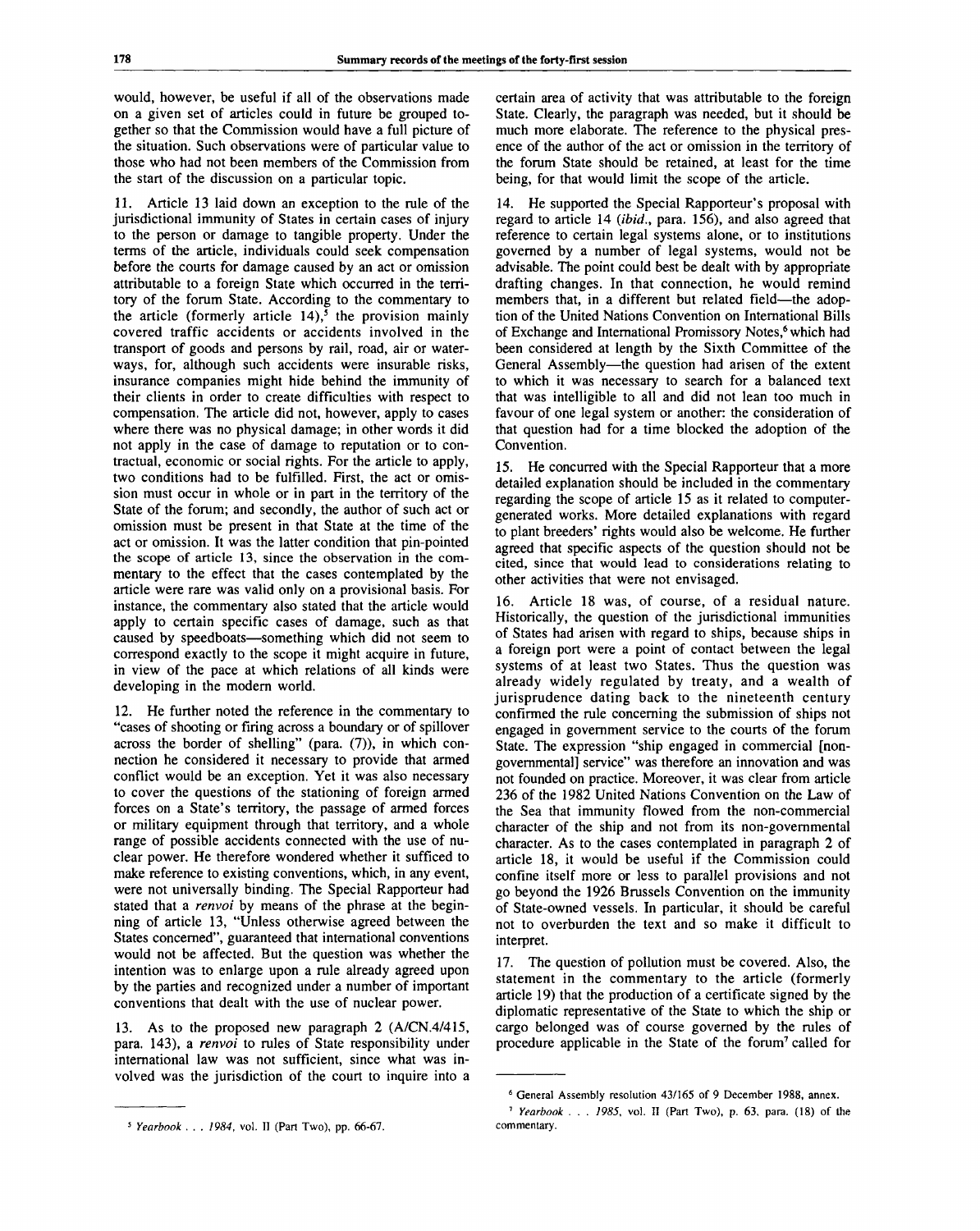fuller explanation, failing which he was not certain whether such a provision could be accommodated in the article. Further explanations were also required with regard to the new paragraph 1 *bis* proposed by the Special Rapporteur (A/CN.4/422 and Add.l, para. 26), which should be discussed as a matter of priority at the Commission's next session. If it were decided to include such a provision in the draft, however, it should be incorporated in the new article 11 *bis.*

18. The choice between the expressions "commercial contract" and "civil or commercial matter" in article 19 should not give rise to undue controversy. The difficulty could perhaps be removed by wording along the following lines: "a legal act which, under the present articles, falls within the jurisdiction of the court of the forum".

19. Lastly, with regard to article 20, he would point out that, some 40 years before, Lauterpacht had said, in a wellknown article in the *British Year Book of International Law,* that the court of the forum had nothing to do with the legislative acts of foreign States, since when the controversy over that matter had been never-ending. He would, however, have no major objection to the provision if members favoured an express reservation with regard to the extraterritorial effects of measures of nationalization. The word "cases", in the title of the article, required further reflection; possibly what was meant was the "effects" of nationalization.

20. The CHAIRMAN, speaking as a member of the Commission, joined previous speakers in thanking the Special Rapporteur for his excellent reports, which were distinguished by the effort to develop proposals that offered solutions suitable for a compromise.

21. In endeavouring to achieve a generally acceptable result, the Commission should continue to be guided by the need to reaffirm the principle that, in accordance with their sovereign equality, States and their property enjoyed jurisdictional immunity. Only on that basis was it possible to define clearly the exceptions to immunity which, to a large extent, obviated the need for more far-reaching restrictions on the basic principle and thus helped to ensure unequivocal administration of the law. A legal régime governing the jurisdictional immunities of States and their property should strike a careful balance between the international legal principle of the immunity of States, the exceptions to that principle and the legal remedies for preventing improper use of the relevant rules. Only in that way would it be possible to arrive at an instrument which served peaceful international co-operation among States that were equal in rights but different in economic strength.

22. As a general remark regarding the bracketed phrase "and the relevant rules of general international law" in article 6, it was gratifying to note that the Special Rapporteur had followed the thinking of those who favoured deleting it. He personally did not think that the phrase should be reintroduced, even in the preamble. To do so would be to open the door to unwarranted restrictions on immunity and would, indeed, be tantamount to a reservation that would lead to the dissolution of the entire future convention. That would undermine the desired legal guarantees. An international agreement which contained such a sweeping reservation could not serve its purpose of stabilizing international relations, particularly in such a complex area as the immunity of States and their property. Also, there was no need for such a proviso, since under the draft articles States could agree to depart from their terms. It would acquire meaning only in cases where the parties disagreed on the interpretation of the convention, in which case they could seek an agreed solution by recourse to suitable means. It would be unfortunate if the convention itself were to open the way for a one-sided interpretation.

23. To meet the position of States which favoured further restrictions, the Special Rapporteur had, in his second report (A/CN.4/422 and Add.l, para. 17), proposed a sort of disclaimer in the form of the new article 6 *bis,* whereby States would be able to narrow the immunity of foreign States in a formal declaration which would not, however, take effect against States which objected within 30 days. If that proposal were adopted, it would destroy the unity of the rules laid down in the draft. It was also clear from that proposal that the additional exceptions contemplated were not a matter of "general international law" but of specific agreement between the States concerned. He did not think that article 6 *bis* would solve the problem.

24. His second general remark also concerned legal equality. Although the Special Rapporteur had taken account of the reservations expressed by the socialist States in an attempt to ensure that they would not be at a disadvantage, the proposed new article 11 *bis* (A/CN.4/415, para. 122) did not take sufficient account of the practical problems involved. The draft must be formulated in unambiguous terms so that an individual socialist foreign trade enterprise could not be identified with the State; otherwise the draft would be of no value to socialist States.

25. The practice in all socialist States was for certain clearly delimited parts of socialist property to be transferred to independent juridical persons exclusively for the exercise of commercial activities. Such persons acted on their own behalf, were liable to the extent of their own assets, did not act for the State and could not therefore claim or waive immunity. Consequently, the State could not be equated with such juridical persons and was not answerable for liabilities incurred by them. Nor, of course, could one State enterprise be held accountable for the liabilities of another.

26. Regrettably, it was the practice of some States to withhold immunity from the enterprises of socialist States while treating them as instrumentalities of the State, claiming that a socialist State was liable to the extent of all its assets for the obligations of its individual juridical persons. That led to situations in which the State concerned first had to appear before the courts of the forum State in order to secure respect for its legal order. Even if it succeeded, which was not always the case, the proceedings frequently cost a great deal of money. Care should be taken to ensure that the future convention would not be interpreted to mean that the legal order of some States in foreign trade was recognized only if they had paid an appropriate fee to a law firm of the forum State. He knew of a number of cases in which the German Democratic Republic had been held liable in the United States of America as a secondary defendant in proceedings involving foreign trade enterprises of the German Democratic Republic that were regarded as agencies or instrumentalities of the State. It had been a complicated and costly way to explain that, as a State, the German Democratic Republic was in no way answerable for the business transactions of such enterprises.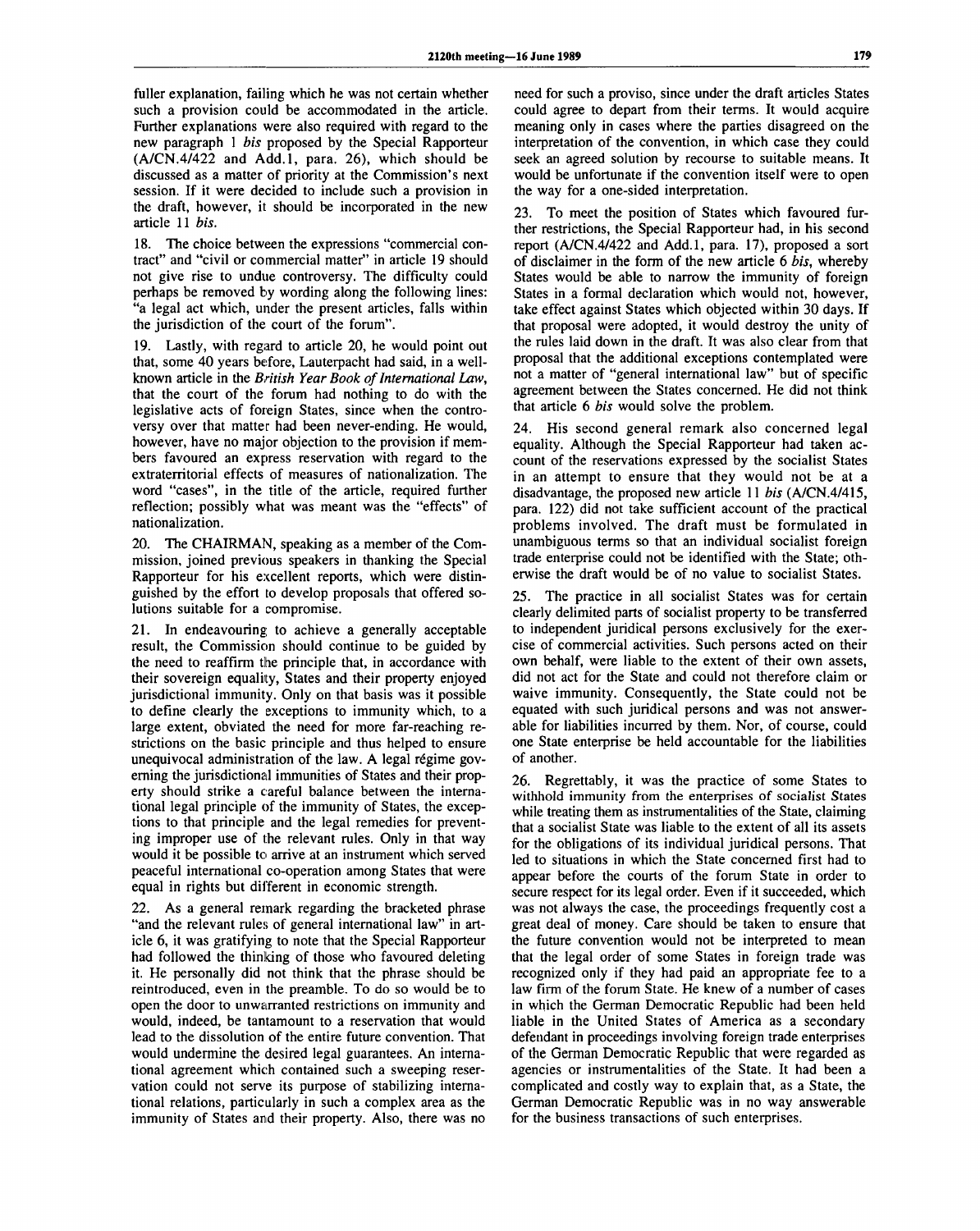27. It was contrary to the principle of the sovereign equality of States to deny a State the right to invoke immunity for commercial transactions yet make it liable, in disregard of its legal order, for any commercial transaction performed by its legally independent enterprises. No State could accept such a situation. Accordingly, the German Democratic Republic had suggested that the following new paragraph 2 be incorporated in article 3:

The expression 'State' as used in the present articles does not comprehend instrumentalities established by the State to perform commercial transactions as defined in article 2, if they act on their own behalf and are liable with their own assets." (A/CN.4/410 and Add. 1-5.)

Such a provision could help to make the draft articles more acceptable to many States and, moreover, was not unusual. Article 27, paragraph 1, of the 1972 European Convention on State Immunity, for instance, provided that "the expression 'Contracting State' shall not include any legal entity of a Contracting State which is distinct therefrom and is capable of suing or being sued, even if that entity has been entrusted with public functions". That, too, could provide a possible basis for a clear-cut arrangement. In that connection, the Special Rapporteur had proposed, in the light of the comments made by the Federal Republic of Germany and the United Kingdom on article 3, that the following text be added at the end of paragraph 1 *(b)* (iii) of the new article  $2$  (A/CN.4/415, para. 29):

". . . provided that a State enterprise which is distinct from the State, which has the right to possess and dispose of segregated State property and which is capable of suing or being sued shall not be included in the agencies or instrumentalities of that State, even if that State enterprise has been entrusted with public functions".<sup>8</sup>

That was an amendment that would remove the doubts of many States.

28. He endorsed the Special Rapporteur's efforts to harmonize articles 2 and 3 and considered that the wording proposed for paragraph 3 of the new article 2 would facilitate balanced application of the "nature" and "purpose" criteria in determining the commercial character of a contract.

29. The notions of "interests of a State" and "property in the control of a State", in article 7, caused some difficulty and should be either deleted or precisely defined. He welcomed the introduction of the expressions "forum State" and "foreign State" and trusted that they would be consistently used in other articles for ease of comprehension. The use of the terms "agencies" and "instrumentalities" would be appropriate only if they were more precisely defined in article 2. It would be advisable for courts to be required *ex officio* to examine whether or not there was immunity.

30. Adoption of the suggestion by Thailand with respect to article 10 would weaken the very foundation of the article, and the proposed new paragraph 4 *(ibid.,* para. 107) might open the door to abuse of the right to make a counter-claim. It should either be made more specific or be deleted.

31. The title of part III of the draft again reflected the divergent interests of States, which should, however, ultimately be reconcilable. For his own part, he considered it important to use the word "exceptions", since immunity was the rule and limitations were the exception. He would not favour deferring the question, for it was a key issue, although he appreciated the fact that the Special Rapporteur's proposal to do so was made in the hope that the issue might lose significance if consensus could be reached on the various rules.

32. The wording of article 11—on the main exception to the principle of State immunity—was particularly important and it might be a good idea to begin with the phrase "Unless otherwise agreed . . .". The words "If a State enters into a commercial contract. . ." were vague and should be replaced by more precise language in order to underline the obligation arising for a State out of a commercial contract and also the legal relationship with the forum State. In his view, such a provision, which had been proposed by the previous Special Rapporteur in his fourth report,<sup>9</sup> was essential, particularly since some States tended to establish jurisdiction on the basis of extremely vague premises. It was therefore regrettable that the Special Rapporteur had not followed the suggestion that it be made clear that there must be a link between a given dispute and the forum State. Care should be taken to ensure that the future convention would not be used to support the practice of a unilateral extension of jurisdiction in a way that was attractive for the plaintiff but disadvantageous to the defendant. He would propose a reformulation along the following lines:

"Unless otherwise agreed between the States concerned, the immunity of a State cannot be invoked before a court of another State if a proceeding is based on an obligation of the State arising out of a commercial contract between the State and a foreign natural or juridical person and the commercial activity is partly or wholly conducted in the State of the forum."

33. While he appreciated the Special Rapporteur's efforts to overcome certain problems by means of the proposed new article 11 *bis (ibid.,* para. 122), a number of questions still remained. The matter would perhaps be resolved if the proposed addition to paragraph 1 *(b)* (iii) of the new article 2 (see para. 27 *in fine* above) were adopted. Article 11 *bis* covered only the exceptional case in which an enterprise acted on behalf of the State, and did not cover—or even excluded—the typical case in which an enterprise acted on its own behalf and claimed no immunity at all. The proposal with regard to article 2, therefore, would not be rendered superfluous by article 11 *bis.* The texts proposed by Mr. Shi (2115th meeting, para. 24) and Mr. Barsegov (2117th meeting, para. 1) seemed to pave the way for a similar solution. In view of the concept underlying the draft, the question of segregated State property should be dealt with not in part III but in part I, the basic idea being to prevent any unnecessary broadening of the notion of the State. That applied both to the invoking of immunity and to the denial of respect for juridically independent parts of a State's property.

See *Yearbook . .* . *1988,* vol. II (Part Two), p. 100, para. 508.

<sup>9</sup>  *Yearbook . . . 1982,* vol. II (Part One), p. 229, document A/CN.4/ 357, para. 121.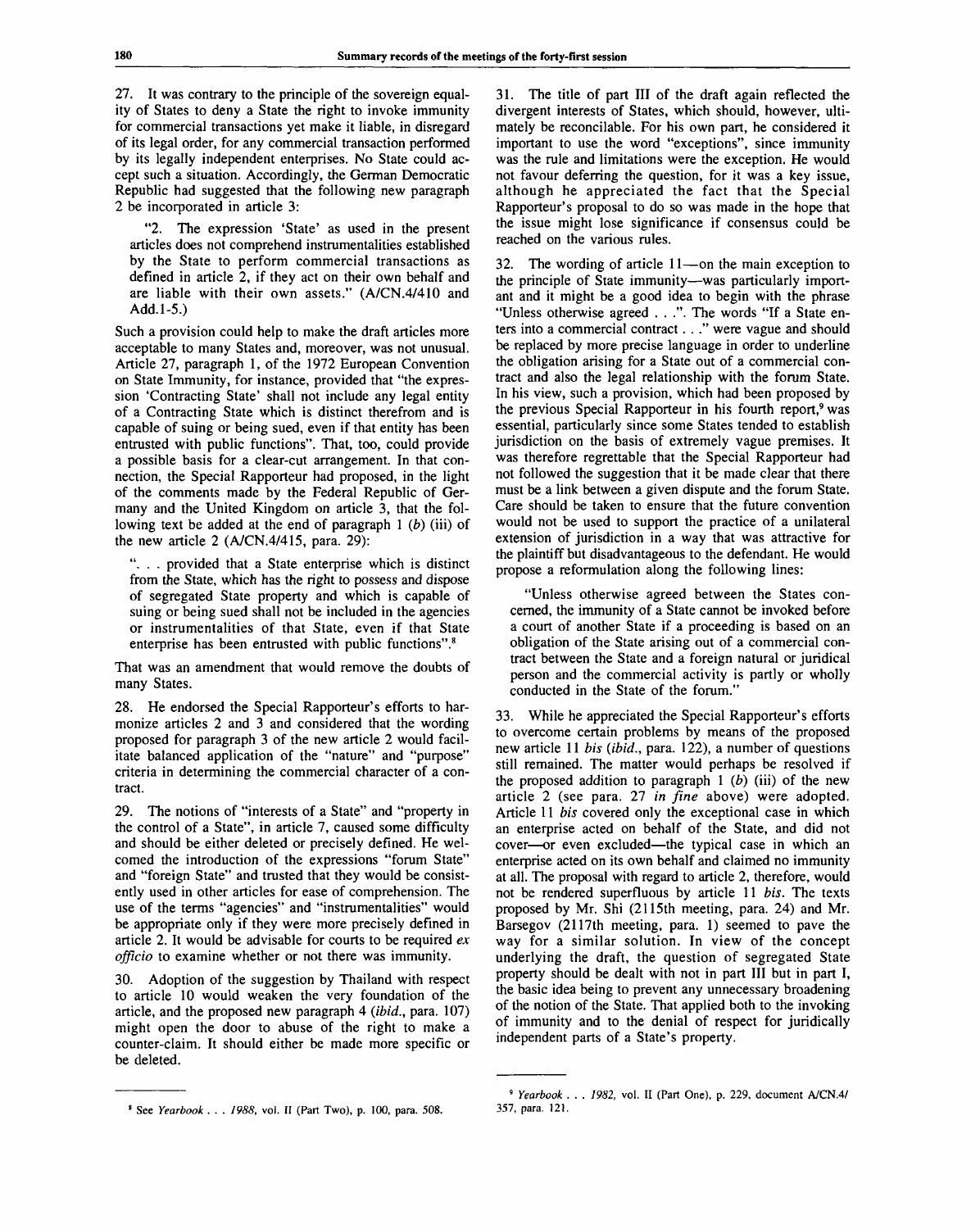34. Provisions on labour-law disputes, as envisaged in article 12, were unnecessary, since such disputes were normally settled by mutual agreement or insurance coverage. He did not understand, however, why the Special Rapporteur had agreed to delete paragraph 2 *(b):* a foreign State could not, for example, be compelled by the State of the forum to employ a particular individual. Article 12 would therefore have to be reconsidered.

35. Article 13, too, was open to serious objections, as could be seen from the comments made by several States. It seemed to prejudge questions of international responsibility that fell outside the scope of immunity. Whenever States accepted a waiver of immunity, they usually did so in a specific agreement. Cases in point were article 31 of the 1969 Convention on Special Missions and article 43 of the 1963 Vienna Convention on Consular Relations. The present wording of article 13 seemed to be unacceptable to many States, and it conflicted with article 31 of the 1961 Vienna Convention on Diplomatic Relations because it implied a general waiver of immunity. Such a far-reaching restriction of immunity was hitherto unknown in State practice. If, however, as the Special Rapporteur suggested in his second report (A/CN.4/422 and Add.l, para. 22), the application of the provision could be narrowed down to traffic accidents for which insurance coverage would normally be sought, States might be prepared to accept such an approach, which was more in line with article 31 of the Convention on Special Missions and article 43 of the 1963 Vienna Convention.

36. The form of language used in article 14 could be made much clearer if paragraph 1 *(a)* alone were retained. The reference to immovable property would then denote unambiguously the requisite juridical link between the forum State and the property concerned.

37. Article 18 gave rise to questions similar to those he had discussed in connection with article 2. The problems largely stemmed from the fact that the terms "owned" and "operated" were treated as equivalents. If, in the case of government ships engaged in commercial service, it was left to the plaintiff to decide whether to take action against the State owning the ship or against the company operating the vessel, that was only because no account was taken of the fact that a shipping company was a juridically independent entity and acted as the sole operator of its ships. In the German Democratic Republic, shipping companies were nationally owned enterprises having their own legal personality. They, and not the State, were the "operator". They were liable to the extent of their assets and acted in their own name, and an action could be brought by or against them. Hence they could not invoke immunity. A subsidiary liability of the State, as might be conceivable under article 18 due to a parallel reference to the "owner", was not acceptable.

38. The problem was not to ensure an advantage for States which had a large sector of State property, but to protect them against discrimination and to prevent them from being disadvantaged inasmuch as they could be held liable for the obligations of enterprises of theirs which none the less were separate legal entities and had no right to claim immunity. Something in the guise of immunity actually affected sovereign equality and came close to intervention in the internal legal order of a foreign State. It was a matter of general international law, not a problem peculiar to

socialist States. Socialist States respected legal entities based in foreign legal systems and expected the same respect to be accorded to legal entities established under their legal systems. The Special Rapporteur was right to assume *(ibid.,* para. 24) that there was no reason to hold a State, as the owner of a ship, responsible if it allowed the separate operator, the shipping company, to answer a claim arising out of the operation of the ship. The solution would be to rely on the operator and not on the owner: that would be an easier way to reach the same result as that proposed by the Special Rapporteur in the new paragraph 1 *bis* of article 18 *(ibid.,* para. 26).

39. The main problem with article 19 lay not in the choice between the expressions "commercial contract" and "civil or commercial matter" but in the more complicated question whether the conclusion of an arbitration agreement could always be seen as a waiver of immunity in respect of disputes about the agreement or about the validity of the arbitration award. He agreed that the waiver of immunity which might be implied in an arbitration agreement could not be interpreted as implying, at the same time, a waiver of immunity from execution.

40. With regard to article 20, cases of nationalization were not exceptions to State immunity. On the contrary, they were, as a rule, sovereign acts of a State which were not subject to review by foreign courts. Even though the article was formulated merely as a safeguard clause, it did not exclude an interpretation which would impair the discretion of peoples to determine their political status and to pursue their economic, social and cultural development without external interference. The example given by the Special Rapporteur *(ibid.,* para. 41) did not alter that position. Indeed, it demonstrated the extent to which problems of self-determination and intervention were involved in such cases. The survival in a foreign country of a legal entity which had been legally dissolved in the State of origin signified far-reaching interference in the legal system of the country that had, for whatever reasons, decided to dissolve that entity. He continued to believe firmly that article 20 should be deleted.

41. It would be preferable to have a general provision rather than exceptions at the beginning of part IV of the draft, as in part II, and it would be more in line with modern law if article 21 were to refer generally to immunity from measures of constraint. On the other hand, there could well be a provision obligating States to follow final court decisions passed against them on the basis of the future convention. Since the 1972 European Convention on State Immunity already contained a similar provision, it should be possible to find a solution that would endorse the internationally recognized prohibition of execution against the property of other States. One conceivable arrangement might also be a provision based on reciprocity, or an introductory phrase, "Unless otherwise agreed . . . ", as proposed by the Special Rapporteur *(ibid.,* para. 46). But he could not agree to the proposal to eliminate in subparagraph *(a)* the link between the property in question and the proceedings. In view of the practice followed by a few countries *vis-a-vis* socialist countries, there would be a danger that the property structure of socialist States would be disregarded and that execution would be levied against any parts of their property. It was not very realistic to imagine that a State would agree to leave it to a creditor to decide,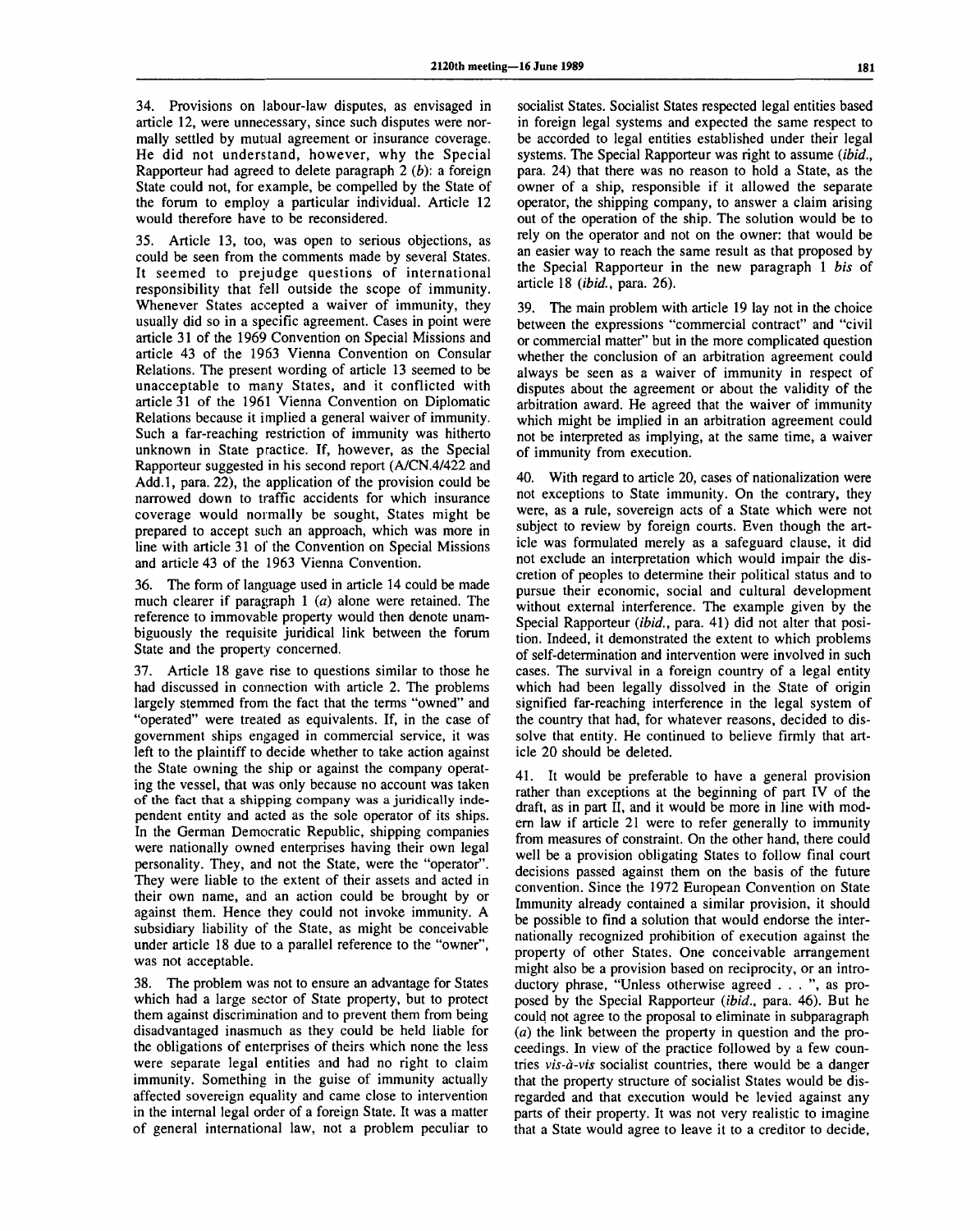in disregard of the country's statutory property structure, from which parts of property he wished to satisfy his claim or claims. If the aim was to prevent a defendant from evading his obligations by abuse of the law, then other solutions would have to be found. Indiscriminate execution against any property assets of a State did not seem to be an approach likely to command consensus.

42. As to article 24, he endorsed the suggestion made by several States to establish some order regarding service of process: there was no reason why it should not be done exclusively through diplomatic channels, which were available even if no diplomatic relations were maintained. Service of process through diplomatic channels would guarantee in every case that the foreign ministries of the States concerned were notified of action pending and could take appropriate steps within their own countries to bring about an extrajudicial settlement of a dispute by mutual agreement that would meet the concerns of all sides. As to the reliability of transmittal by post, personal experience showed that some doubt was justified.

43. He was not quite sure about the actual outcome of the modification of article 25, but it would be useful if the comments made by States on default judgments were duly taken into account, regardless of how such judgments were transmitted. Documents should not simply be assumed to have been received.

44. The title of article 28 did not entirely correspond to its content. The actual point was not non-discrimination, but the legalization of State practice that diverged from the rules of the future convention. That, however, would call into question the purpose of codification and would justify unilateral and divergent regulations. Article 28 was not needed to cover agreed or reciprocal extensions or limitations of immunity. States were always free to make such arrangements, as could be seen from the fact that almost all exceptions began with the phrase "Unless otherwise agreed . . .". It therefore seemed that the article could be dispensed with.

45. Mr. McCAFFREY said that Mr. Bennouna's suggestion concerning periodic review and revision of the future convention merited serious consideration. It was clear that the draft was still taking shape and intensive discussion was still required both in the Commission and in the Drafting Committee.

46. The remarks made by Mr. Tomuschat (2119th meeting) had covered most of the points he himself had wished to raise about articles 12 and 13. Article 12 was necessary. State practice in the matter did exist: while the United States *Foreign Sovereign Immunities Act of 1976* did not have separate provisions on contracts of employment, such contracts were included in the Act's commercial activities exception clause. Contracts of employment were an exception recognized in the legislation of several countries, in the 1972 European Convention on State Immunity and in the decisional law of a number of States.

47. Mr. Tomuschat had adverted to a case involving a radio and telegraph operator, and he, too, knew of a similar case. It had involved a Swiss switchboard operator who had worked at the United States Mission in Geneva for some 20 years, but who, owing to changes in working conditions and work requirements, had decided that she did not wish to remain in the Mission's employ. Upon leaving, she had contended that she was entitled to certain separation benefits. They had been denied, and the subsequent dispute had ended up in the Swiss courts, which had found that the United States could not invoke immunity. In making its decision, the court had actually referred to the proceedings of the Commission and to statements by some of its members.

48. He wished to re-emphasize Mr. Tomuschat's point that diplomatic protection was in effect unavailable in such cases: the same was true for cases arising under article 13. For example, the case now before the ICJ involving the requisitioning of an Italian-based subsidiary of a United States company had originated in the 1960s and had been winding its way through the Italian courts ever since. Exhaustion of local remedies had been required, there had been the inevitable bureaucratic delays, and so forth. The claim, which was worth millions of dollars, had thus taken 20 years to be espoused. Normal contract-of-employment claims and tort claims under article 13 were certainly not of such magnitude and in all likelihood would simply not be espoused. Individuals who were aggrieved by the actions of States must, as a matter of international human rights law, have some effective recourse available to them.

49. The Special Rapporteur had proposed deleting the second territorial requirement under article 13, but the best course would be to retain it, otherwise the door might be opened to a profusion of transfrontier tort cases. As a matter of fact, the non-commercial tort exceptions to the United States *Foreign Sovereign Immunities Act of 1976* had given rise to a number of suits for recovery for injuries resulting from transfrontier torts, notwithstanding the requirement in the Act that the injury or damage must occur in the United States, and despite the statement in the legislative history of the Act that the tortious act or omission must also occur in the United States.

50. The Special Rapporteur had remarked in his oral introduction (2114th meeting) that *Letelier* v. *Republic of Chile* (1980) appeared to be an exceptional case, but that was not true. Such suits might not be as numerous as those arising out of the commercial activities exception, but they did exist, and they caused problems with respect to the defendant State. In the past five or six years, at least two cases concerning Argentina had been brought in the United States: the *Siderman* case, involving alleged confiscation of property and human rights violations in Argentina, and the *Amerada Hess* case, concerning a vessel that had strayed too close to the war zone during the Falklands (Malvinas) conflict and had been bombed. In the latter case, the bomb had not exploded, but had remained in the hold, and it had been necessary to scuttle the ship. There had been cases involving Mexico as well—one arising out of an oil spill in the Gulf of Mexico which had damaged the Texas shoreline, and another in which a wrongful death suit had been brought against Mexico for alleged negligence in the transport of prisoners in the context of a prisoner-exchange treaty.

51. In a number of cases, the defendant Government had defaulted. As other members of the Commission had pointed out, making an appearance in a proceeding involved expenditure to retain an attorney, etc. But default also had its dangers: the damages awarded had often been in millions of dollars. Some countries, after encouragement from the United States Department of State, had entered an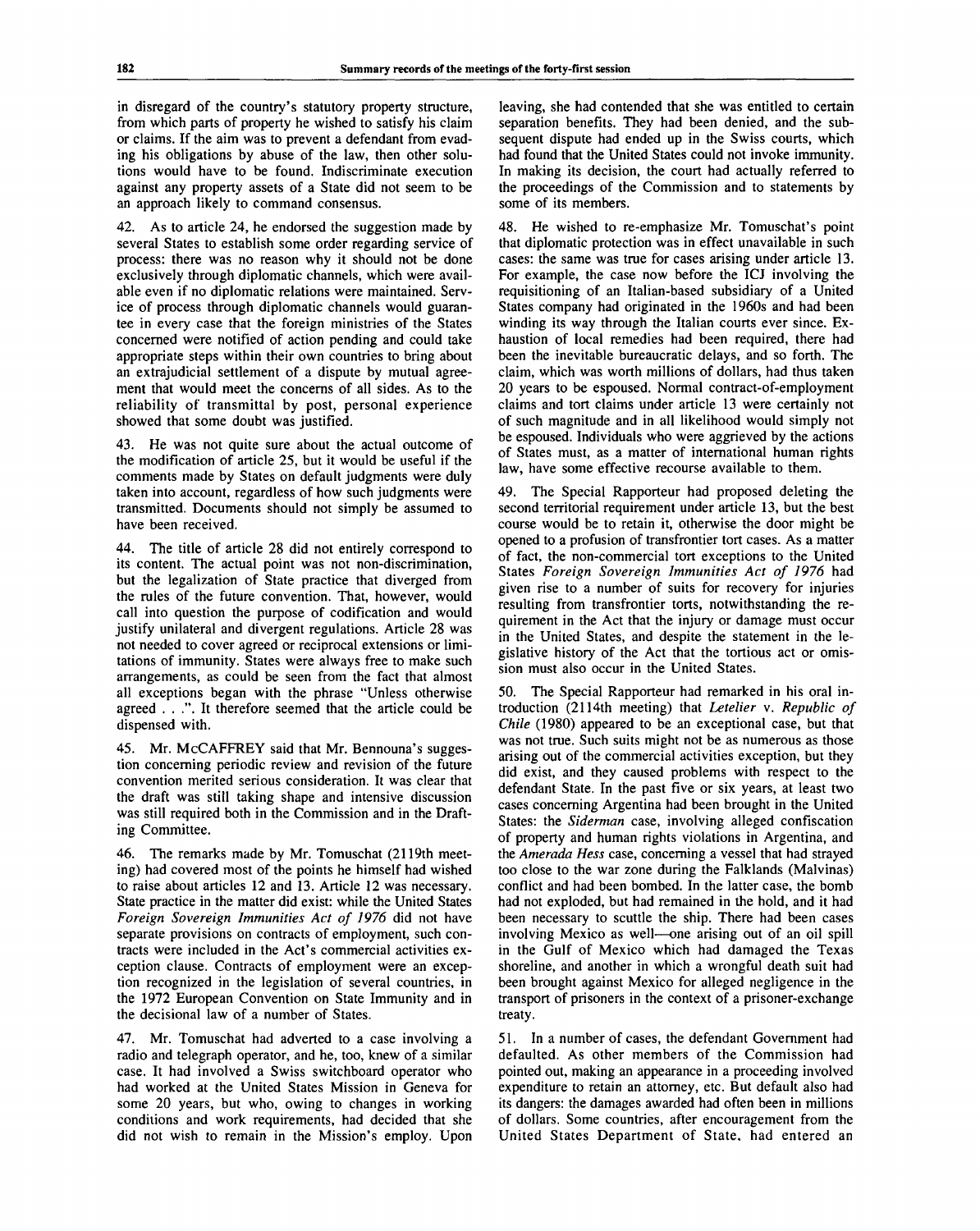appearance to request that the default judgment be reopened and had succeeded in having it overturned. The entire problem led him to believe that the Commission should consider specifically stating, perhaps in article 25 or in the commentary thereto, that the court must ex officio determine that the relevant provisions had been complied with prior to rendering a judgment. That would obviate the situation that frequently arose in the common-law system, where the mere presentation of a brief by a plaintiff, and failure of the defendant to submit one, were enough to decide a case in favour of the plaintiff.

52. In his second report (A/CN.4/422 and Add.l, para. 21), the Special Rapporteur quoted the commentary to article 13 (formerly article 14), which stated (para. (2)): "This exception to the rule of immunity is applicable only to cases or circumstances in which the State concerned would have been liable under the *lex loci delicti commissi. .* . ." That was true to a certain extent, but there had been something of a revolution in private international law whereby it was no longer possible to assume that the law of the place where the harm had been committed would be applied. In the United States, many states used interest analysis or the most significant relationship approach to determine the applicable law. In Europe as well, the *lex loci* rule did not apply strictly to all tort cases. The statement he had just cited should be interpreted to mean that the *lex loci delicti commissi* included the rules of the forum State on the choice of law; it should not be construed as referring only to the local law of the forum State.

53. The Special Rapporteur had perhaps raised the possibility of confining article 13 to traffic accidents because awards of very high damages, especially in the United States, were a major source of irritation. It was a commendable effort to address the problem, but it did not do enough to give an aggrieved individual meaningful recourse, and the Commission should give further consideration to the matter. The advantage of confining the article's application to traffic accidents was that it was possible to incorporate the requirement that the individual be insured, and the insurance would then cover the liability.

54. The Special Rapporteur's proposal for a new paragraph 2 of article 13 (A/CN.4/415, para. 143), to preserve the rules concerning State responsibility, was unnecessary. No problems along those lines had arisen in State practice; nevertheless, the question might be looked into in a subsequent report.

55. Article 14 should indeed be simplified. It had rightly been pointed out that the article took too much account of the common-law system and its peculiar ways of referring to property. The Special Rapporteur's recommendations for streamlining paragraph 1 (c) to *(e) (ibid.,* paras. 152-154) were constructive. Yet the problems dealt with in those subparagraphs were practical ones and should not be entirely ignored. The fact that a State claimed to have an interest in a property, perhaps because, under its law, real property reverted to it, should not prevent a court from continuing with a proceeding and determining the rights and interests of individuals over property or assets. As for paragraph 2, he shared the view that the Commission should consider reformulating or deleting it.

56. Articles 15 to 17 were, he was convinced, essential components of the draft. As to article 18, the term "nongovernmental" should be deleted, otherwise it would imply

that State vessels were immune if used for commercial government service. Mr. Mahiou (2119th meeting) and other members had suggested that new formulations should be sought. Mr. Roucounas had drawn attention to the terms used in the 1982 United Nations Convention on the Law of the Sea. Personally, however, he believed that a reference to "commercial purposes" would suffice.

57. With regard to the proposed new paragraph 1 *bis* of article 18 (A/CN.4/422 and Add.l, para. 26), it did not seem necessary to provide specifically for a particular system. In that connection, his remarks on the proposed new article 11 *bis* (2117th meeting) could be applied to paragraph 1 *bis* of article 18 as well. He agreed that there was no need to cover State aircraft in the draft, but he could not concur with the Special Rapporteur's statement (A/CN.4/422 and Add. 1, para. 31) that there was no uniform rule of customary international law concerning the immunity of State-owned or State-operated aircraft. One could indeed discern that a rule had emerged in that area: it was closely related to those in the relevant conventions and analogous to rules governing State vessels.

58. Article 19 was extremely important in view of the increasing use of arbitral clauses in contracts between States and State entities on the one hand, and individuals on the other. As noted in the commentary to the article (formerly article  $20$ <sup>10</sup> and pointed out by members, it dealt with supervisory jurisdiction over arbitration proceedings. The necessity of such an article had been illustrated by the *Pyramids* case, referred to by Mr. Mahiou and Mr. Reuter. Moreover, it was essential for the article to spell out quite clearly that State immunity could not be invoked in a proceeding to enforce an arbitration agreement.

59. On the question whether article 19 should refer to recognition and enforcement of arbitral awards, the previous Special Rapporteur had taken the view that all questions of recognition and enforcement would come under part IV of the draft, and that part III would deal only with immunity, or lack of immunity, from jurisdiction. Since article 21 spoke of "any" measures of execution, it presumably covered measures of execution or enforcement of arbitral awards. But the Commission might wish to address the question more directly and expressly provide for recognition and enforcement of arbitral awards somewhere in the draft, perhaps in article 19 or article 21. Some countries, including the United Kingdom and the United States, did not require a connection between the property against which enforcement was sought and the cause of the action or object of the claim in enforcing arbitral awards. That practice was in line with the Special Rapporteur's thinking about deleting the requirement in article 21 *(a)* that the property should have a connection with the object of the claim.

60. Concerning the expressions in square brackets in article 19, he greatly preferred "civil or commercial matter" to "commercial contract". There was no reason to narrow down the situations in which the court could exercise supervisory jurisdiction. After all, the State had agreed to arbitration, and that agreement should not be illusory: it should be binding on and enforceable by both parties to the agreement.

*Yearbook . . . 1985,* vol. II (Part Two), pp. 63-64.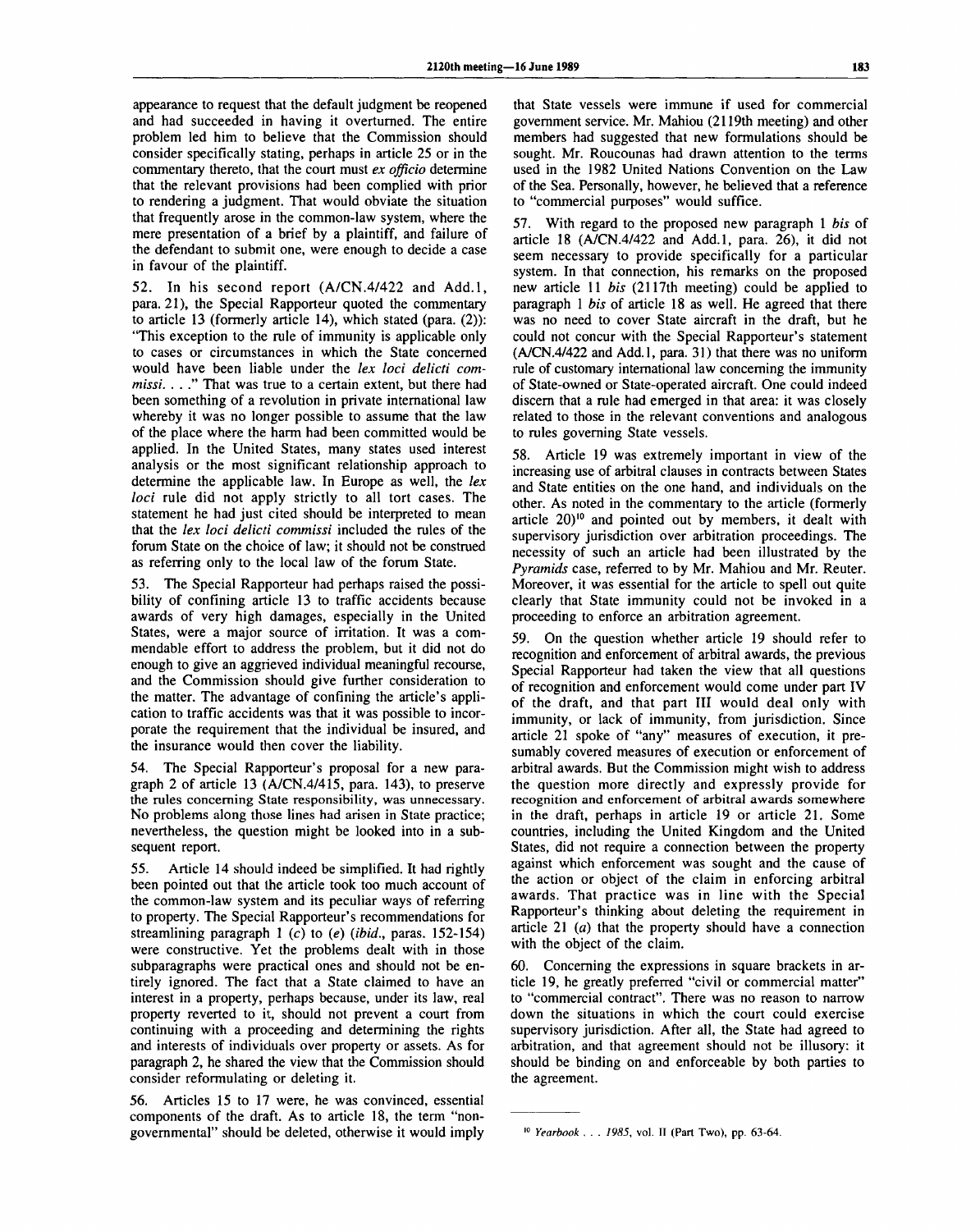61. Lastly, article 20 on nationalization was not strictly necessary. If it was to be kept, however, it should be moved to part V of the draft.

62. In his opinion, the Commission should reserve time at the next session for careful consideration of articles 11 to 20, as well as of parts IV and V of the draft, especially in view of the many important suggestions for amendments made by the Special Rapporteur and by Governments.

63. Prince AJIBOLA congratulated the Special Rapporteur on his brilliant introduction of his reports on a most difficult topic.

64. Paradoxically, he shared the view of members who had called for a cautious approach to the topic and of those who had urged that the Commission's work be speeded up. The topic was one of great importance in international relations, with regard to various types of transactions. The subject should therefore be approached with prudence. Yet the present position was that many countries objected to the actions of certain forum States which undermined their sovereignty. The well-established rule of international law, *par in parent imperium non habet,* was being disregarded by those forum States and the ships of other States were being attached, the accounts of their central banks or national banks were being frozen with impunity and execution was being levied against their assets, including buildings and aircraft. For all those reasons, a definite conclusion must be reached on the topic before the situation degenerated any further. In short, the Commission should make haste slowly, so as to ensure that the final draft stood the maximum chance of commanding general approval by States.

65. The principle of the jurisdictional immunity of States and their property was universally accepted and recognized in international law. It flowed logically from the sovereignty, and the sovereign equality, of States. As so aptly stated by the Government of Bulgaria in its comments and observations, those principles provided for the "non-submission of one State to the jurisdictional authority of another" (A/CN.4/410 and Add. 1-5).

66. He did not concur that there were two schools of thought regarding the jurisdictional immunity of States, namely an absolute theory and a restrictive theory of immunity. The truth of the matter was that there existed only one principle. Of course, every rule had some exceptions to it, and the so-called restrictive or functional postulate constituted a mere expression of possible and practical exceptions to the principle of immunity which had emerged in the recent past. As pointed out by the Government of the German Democratic Republic, the Commission's task was "to work out a set of rules which, taking into account the legitimate interests of all States, will put an end to what has been an increasing number of attempts in the last few years to minimize the immunity of States and their property through unilateral acts" *(ibid.).* Hence the true position was that unilateral acts by certain States were in fact negating the rules of international law on State immunity to the detriment of some of the world's poorer countries, especially those of the third world. The restrictive or functional theory was being propagated and encouraged by a few, mostly industrialized, countries, and as a consequence the sovereignty of third-world States was being rendered purely nominal.

67. As already pointed out, only a few States had submitted comments on the draft articles. Such a small number of replies could not be regarded as a consensus of opinion on the part of the Members of the United Nations. It should also be borne in mind that a number of the States which had replied had expressed views clouded by the provisions of the 1972 European Convention on State Immunity. It was essential to remember that the draft articles now under discussion were much greater in dimension than the 1972 European Convention.

68. He was certainly not oblivious to the question of *acta jure gestionis,* but unfortunately it was *acta jure imperil* that were being marginalized, and in some cases one wondered whether anything was left of them. His own country had recently been the victim of such a situation. In the early 1970s, after the civil war, the needs of national reconstruction and rehabilitation had led the Nigerian State to purchase large quantities of cement, purchases which had been treated as *acta jure gestionis.* Consequently, the country's assets had been attached in many parts of the world and the adverse effects were still being felt. A typical example in that connection was provided by *Trendtex Trading Corporation Ltd.* v. *Central Bank of Nigeria* (1977), a case in the United Kingdom to which reference had already been made during the discussion. That issue would arise also in connection with the question of commercial contracts. By and large, all States recognized the jurisdictional immunity of foreign States and their property, with exceptions in only a very few instances—exceptions which could not be extended unilaterally or subjectively. He therefore welcomed the fact that the Special Rapporteur had never allowed restrictive theories to override or confuse his conceptualization of the aim and object of the present topic, and had adopted a pragmatic and realistic approach.

69. Article 1 was acceptable in substance, but he agreed with the proposal by Australia to clarify the text by replacing the words "a State" and "another State" by "a forum State" and "a foreign State", respectively. His own suggestion would be to reword the article along the following lines:

"The present articles apply to the immunity of one State and its property (referred to herein as the 'foreign State') from the jurisdiction of the courts of another State (referred to herein as the 'forum State')."

That clarification, made from the outset in article 1, would remove all the uncertainties and ambiguities in other articles, such as articles 6, 7 and 11.

70. The Special Rapporteur's proposal to merge articles 2 and 3 in a single new article 2 entitled "Use of terms" (A/ CN.4/415, para. 29) was acceptable. The definition of the term "court" in paragraph 1 *(a)* was wide enough to include all State judicial organs and conferred very wide jurisdiction. It could, however, be interpreted to include both the civil and the criminal jurisdiction of courts. His suggestion would be to confine the provision to civil cases only. Accordingly, the words "entitled to exercise judicial functions" should be amended to read: "entitled to exercise judicial functions in civil matters". That proposal was in line with the comment made by the German Democratic Republic (A/CN.4/410 and Add. 1-5) that the definition of the term "court" should include a precise explanation of the expression "judicial functions".